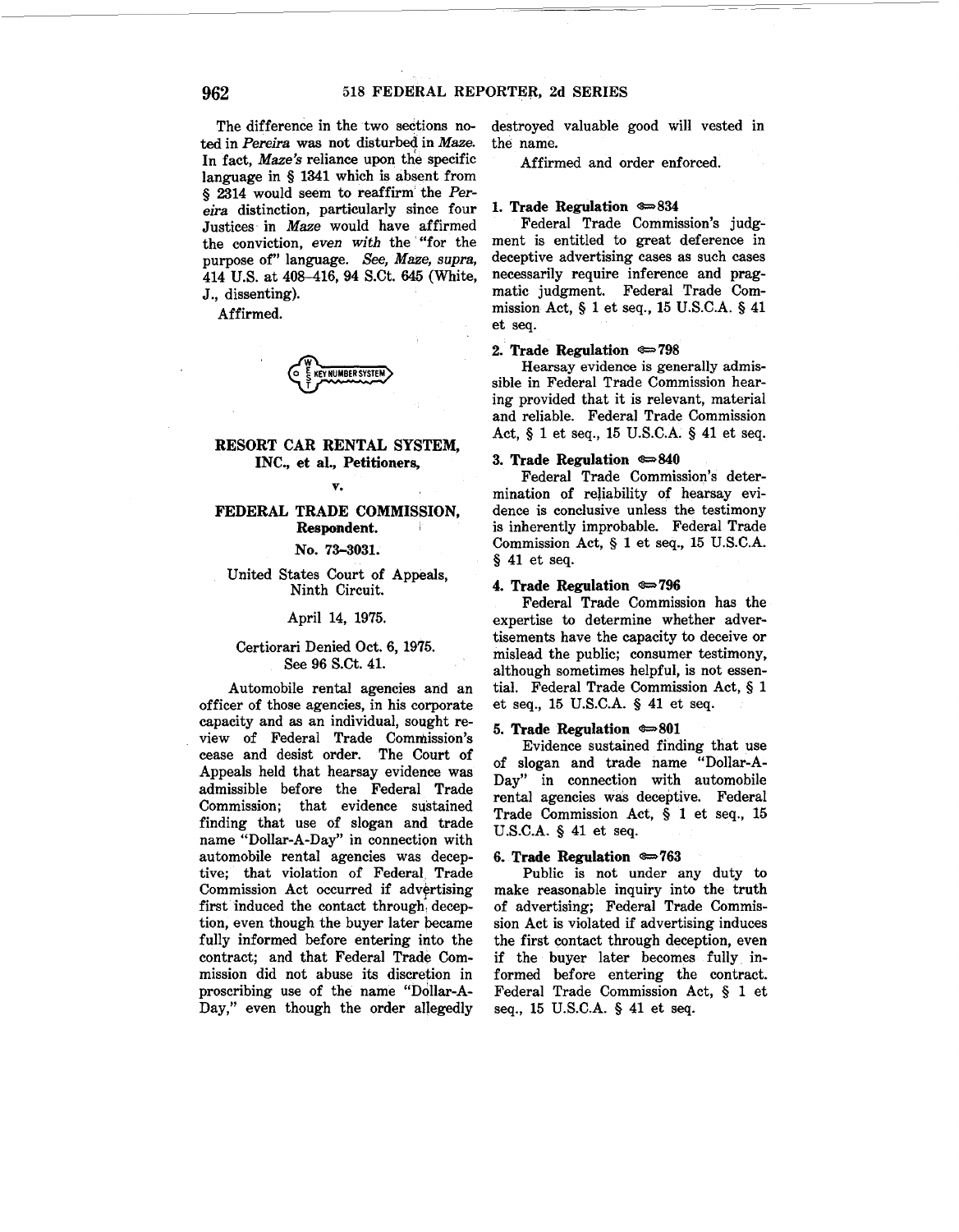#### 7. Trade Regulation  $\approx 797$

Advertising capable of being interpreted in a misleading way should be construed against the advertiser. Federal Trade Commission Act, § 1 et seq., 15 U.S.C.A. § 41 et seq.

#### **8. Trade Regulation <3=763**

Neither actual damage to the public nor actual deception need be shown in order for Federal Trade Commission to order business to cease and desist deceptive advertising. Federal Trade Commission Act,§ 1 et seq., 15 U.S.C.A. § 41 et seq.

## **9. Trade Regulation**  $\approx 812$

Federal Trade Commission has broad discretion to fashion orders appropriate to prevent unfair trade practices; its discretion was not abused by directing automobile rental agency to cease doing business under the deceptive name "Dollar-A-Day" even though excision of the slogan and trade name allegedly destroyed valuable good will vested in the slogan and name and even though less drastic means were allegedly available to achieve the desired end. Federal Trade Commission Act, § 1 et seq., 15 U.S.C.A. § 41 et seq.

#### 10. Constitutional Law  $\approx 318(2)$

Automobile rental agencies which were told, in complaint filed against them by Federal Trade Commission, that excision of their trade name "Dollar-A-Day" was proposed, which knew that excision of the trademark was recommended in the initial decision and order of the Administrative Law Judge and was argued before the Federal Trade Commission and which, due to apparent tactical decision, failed to propose qualifying language, were not denied due process by manner in which Federal Trade Commission arrived at decision to order rental agencies to cease and desist doing business under the name "Dollar-A-Day". Federal Trade Commission Act, § 1 et seq., 15 U.S.C.A. § 41 et seq.

Eric L. Zubel, (argued) and Orin G. Grossman, Las Vegas, Nev., for petitioner.

John T. Fischbach, Atty. FTC (argued), Washington, D. C., for respondent.

#### OPINION

Before BROWNING and HUFSTE-DLER, Circuit Judges, and SKOPIL,\* District Judge.

## PER CURIAM:

Petitioners request a review of the Federal Trade Commission's cease and desist order of July 31, 1973. It is contended that the order was not supported by substantial evidence on the record and that it exceeded the scope of the Federal Trade Commission's authority to prescribe remedial measures.

[1] We review the evidence to determine whether it was sufficient to reasonably support the Commission's conclusions. The Federal Trade Commission's judgment is entitled to great deference here because deceptive advertising cases necessarily require "inference and pragmatic judgment". Federal Trade Commission v. Colgate-Palmolive Co., 380 U.S. 374, 85 S.Ct. 1085, 18 L.Ed.2d 904 (1965).

[2, 3] Petitioners' challenge to the evidence is concentrated on hearsay questions regarding the testimony of two consumer witnesses and documents upon which their testimony was partially based. We note in passing that hearsay is generally admissible in Federal Trade Commission hearings provided it is relevant, material, and reliable. Callaway Mills Co. v. Federal Trade Commission, 862 F.2d 435 (5th Cir. 1966); Samuel H. Moss, Inc. v. Federal Trade Commission, 148 F.2d 878 (2d Cir. 1945). The Commission's determination of reliability is conclusive unless the testimony is "inherently improbable". Universal Camera

<sup>\*</sup>The Honorable Otto R. Skopil, Jr., United States District Judge, District of Oregon, sitting by designation.